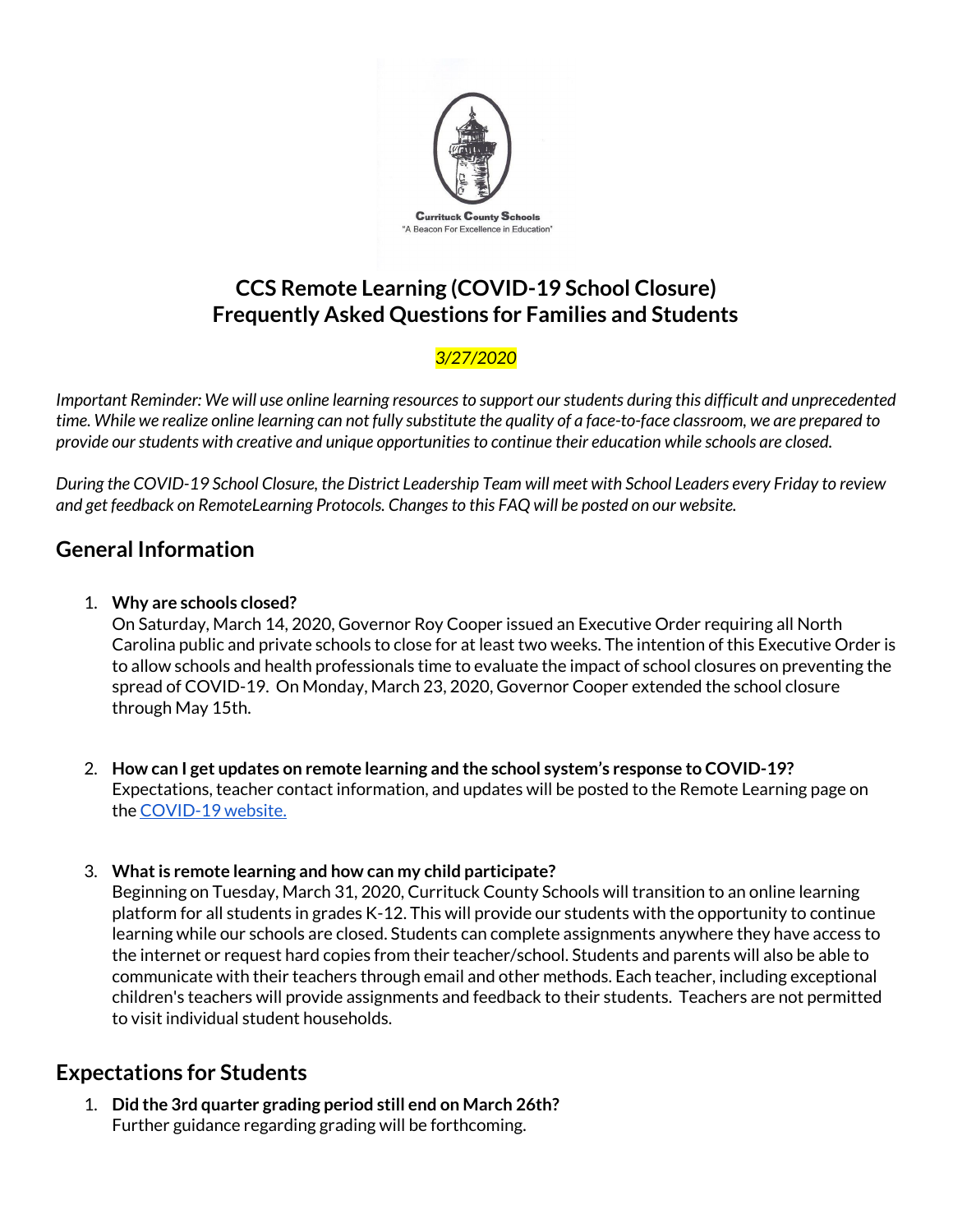#### 2. **What do we do about missing grades or assignments from the previous weeks?**

Students should contact their teacher for expectations on previously assigned work that is incomplete.

#### 3. **Will student attendance be taken?**

Due to the nature of current events, CCS has decided to not track student attendance in PowerSchool during the COVID-19 School Closure. Teachers will track student work completion, participation, and performance. *Tracking Examples: Using LMS, Data Tracking Spreadsheets, etc.*

#### 4. **What are the Grading Practices during the Remote Learning Period?**

- a. *Elementary*
	- *i. Studentsin Grades K-5: Weekly* checklists will be sent home to families electronically for students to complete by Friday. A maximum of two assignments for both reading and math will be graded weekly. These grades will be used to determine student understanding of material.
- *b. Middle School*
	- i. Each core teacher will provide a minimum of 1 and maximum of 2 graded assignments per week. Teachers will evaluate other assignments as completion only. Assignments for the week will be sent out on Mondays by 9am. Assignments are due on Fridays by 5pm. \**Guidelines are expected from the State Board of Education about how grades will be recorded/assigned for the remainder of the year. \*Middle Schoolstudentstaking high school courses will follow the information provided in the bullet below.*
- *c. High School*
	- i. Each teacher should evaluate and grade a minimum of 1 and maximum of 3 assignments per week and provide appropriate student feedback and academic support. Teachers will continue to send assignments on a daily or weekly basis as per their normal routine. \**Guidelines are expected from the State Board of Education about how grades will be recorded/assigned for the remainder of the year.*

#### 5. **How should students proceed who are taking a College ofthe Albemarle, NC Virtual Public School, or APEX Course?**

COA dual enrollment courses resumed on Monday, March 23 through a remote learning format. The instructors of these courses will communicate directly with the students enrolled by email with the details and expectations of these courses. NCVPS and APEX courses are continuing via virtual learning as usual.

6. **Will 3-12 students take Benchmark Assessments (NC Check-ins) and EOGs/EOCs?** We are waiting for further guidance from NCDPI around state assessments. There is discussion that the state will be waiving all testing requirements.

## **Technology Questions**

#### 1. What technology do I need to participate in remote learning?

Students will need an internet-enabled device. This could include a smartphone, computer or laptop, iPad or tablet, or school-issued Chromebook. We recognize that all K-5 students may not have a device. These students will have access to paper copies provided by their child's teacher/school.